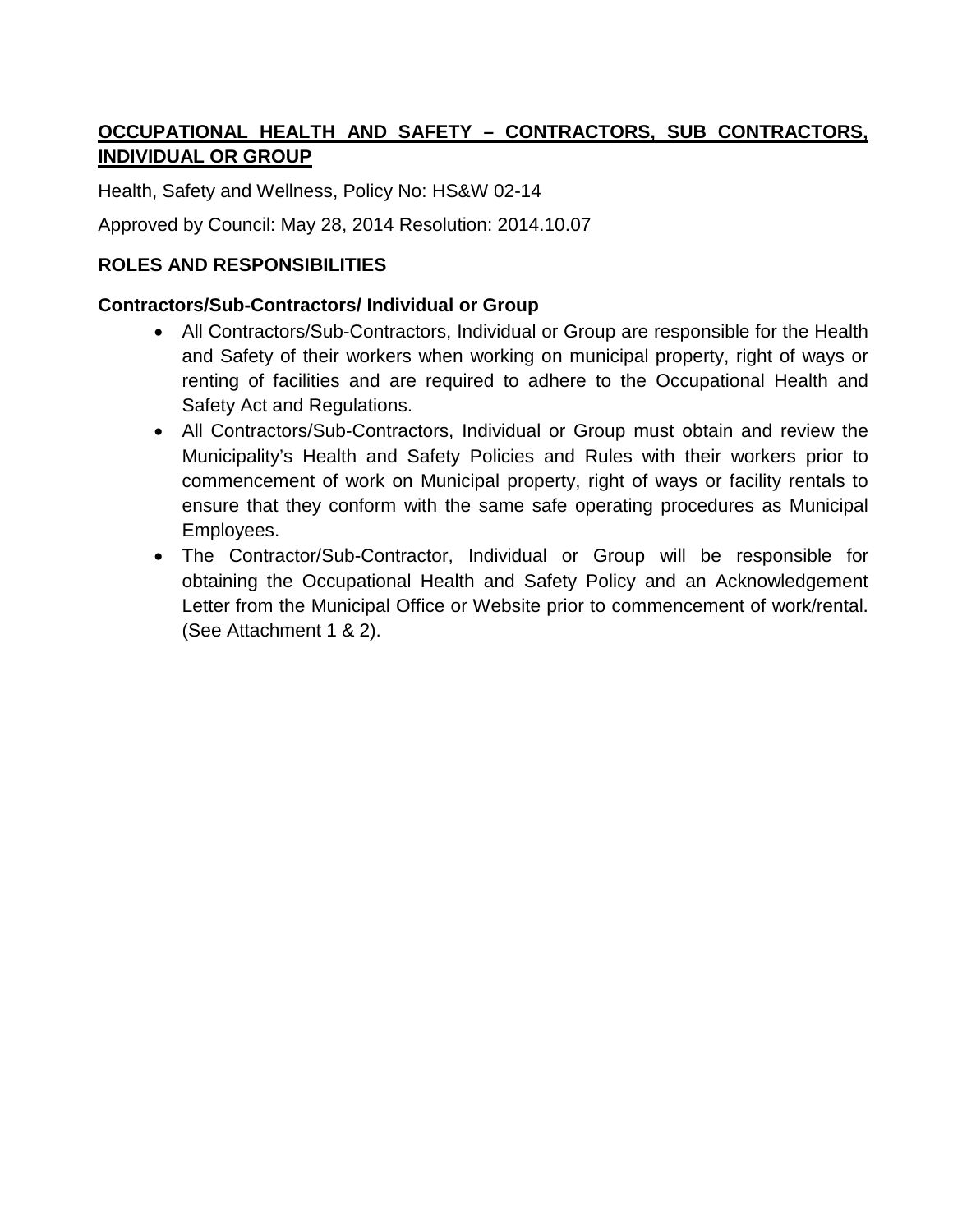### **ATTACHMENT 1**

Letter of Safety and Compliance

Dear Sir/Madam:

The Municipality of Dutton Dunwich is dedicated to operating at a standard which will establish our Municipality as a leader in promoting and protecting the health and safety of all employees.

In fulfilling this commitment, our goal is to promote attitudes amongst our employees that will ultimately lead to reduction and elimination of workplace hazards.

We require that Contractors/Sub-Contractors, Individuals or Groups review all Municipal Health and Safety Policies and Rules, relevant to the work to be performed, prior to commencement of work and that procedures, worker training and enforcement conforms with legislated requirements.

Violations of Municipal Policies, Rules or Legislation by any Contractor, Sub-Contractor, Individual or Group or their employees may be considered a breach of contract.

Please complete the attached form and return it to the Municipality of Dutton Dunwich, and if applicable, with the requested Workplace Safety and Insurance Board information.

Yours truly,

for The Municipality of Dutton Dunwich